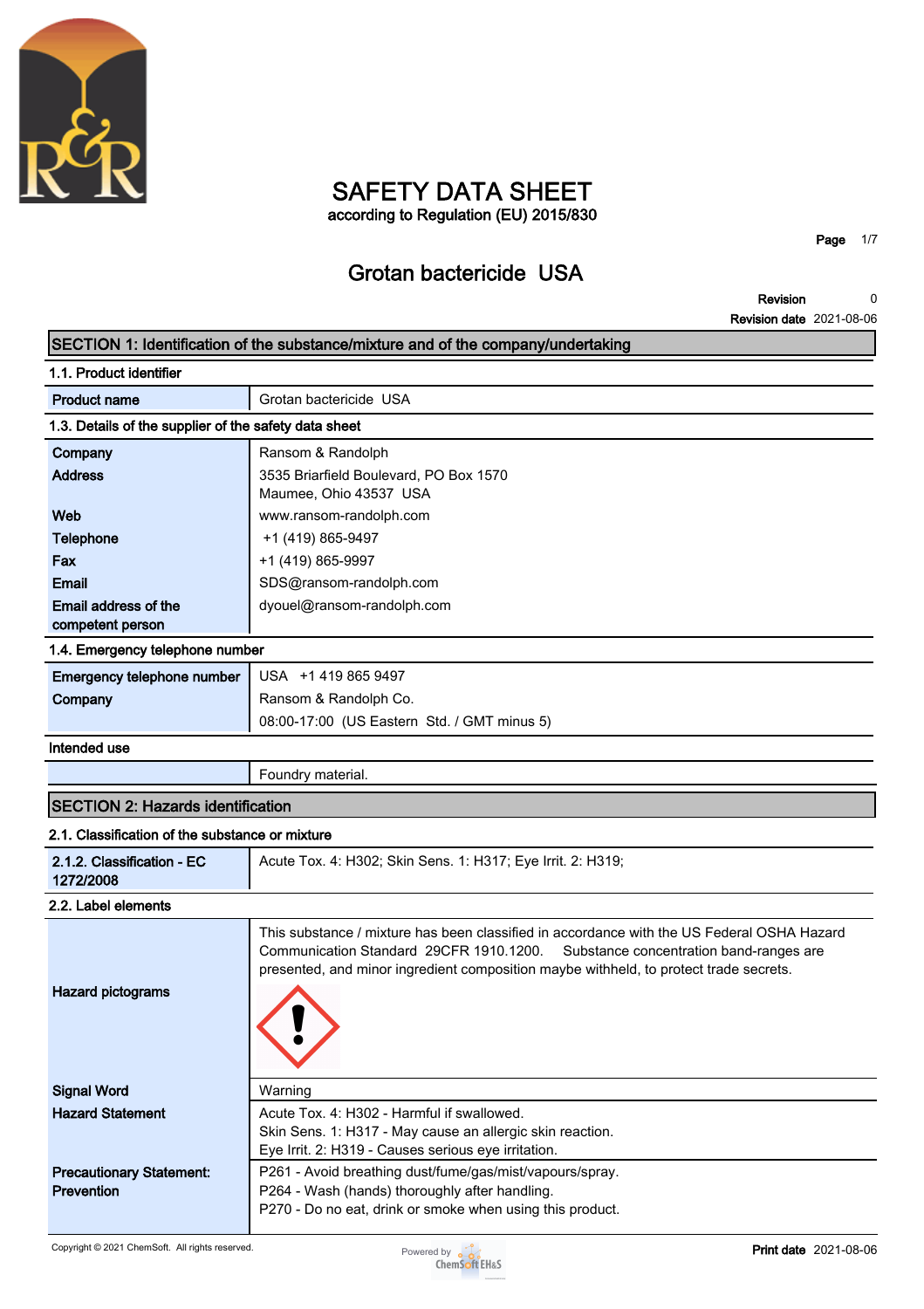| 2.2. Label elements                                      |                                                                                              |
|----------------------------------------------------------|----------------------------------------------------------------------------------------------|
|                                                          | P272 - Contaminated work clothing should not be allowed out of the workplace.                |
|                                                          | P280 - Wear protective gloves/protective clothing/eye protection/face protection.            |
| <b>Precautionary Statement:</b>                          | P301+P312 - IF SWALLOWED: Call a POISON CENTER/doctor/ /if you feel unwell.                  |
| Response                                                 | P302+P352 - IF ON SKIN: Wash with plenty of water/.                                          |
|                                                          | P305+P351+P338 - IF IN EYES: Rinse cautiously with water for several minutes. Remove contact |
|                                                          | lenses, if present and easy to do. Continue rinsing.                                         |
|                                                          | P321 - Specific treatment (see on this label).                                               |
|                                                          | P330 - Rinse mouth.                                                                          |
|                                                          | P333+P313 - If skin irritation or rash occurs: Get medical advice/attention.                 |
|                                                          | P337+P313 - If eye irritation persists: Get medical advice/attention.                        |
| <b>Precautionary Statement:</b>                          | P501 - Dispose of contents/container to local and national regulations                       |
| <b>Disposal</b>                                          |                                                                                              |
| <b>SECTION 3: Composition/information on ingredients</b> |                                                                                              |
|                                                          |                                                                                              |

#### **3.2. Mixtures**

#### **EC 1272/2008**

| <b>Chemical Name</b>     | Index No. | CAS No. | EC No. | <b>REACH Registration</b><br><b>Number</b> | Conc.<br>$(\%w/w)$ | Classification                     |
|--------------------------|-----------|---------|--------|--------------------------------------------|--------------------|------------------------------------|
| 78% CAS 4719-04-4 and 3% |           |         |        |                                            |                    | 90 - 100% Acute Tox. 4: H302; Skin |
| CAS 141-43-5             |           |         |        |                                            |                    | Sens. 1: H317; Eye Irrit. 2:       |
|                          |           |         |        |                                            |                    | H319:                              |

#### **Description**

**Full text for all Risk Phrases mentioned in this section are displayed in Section 16.**

### **SECTION 4: First aid measures**

#### **4.1. Description of first aid measures**

| Inhalation                              | Move the exposed person to fresh air.                                                     |
|-----------------------------------------|-------------------------------------------------------------------------------------------|
| Eye contact                             | Rinse immediately with plenty of water for 15 minutes holding the eyelids open.           |
| <b>Skin contact</b>                     | Remove contaminated clothing. Wash off immediately with plenty of soap and water.         |
| Ingestion                               | DO NOT INDUCE VOMITING. Transfer to hospital if there are burns or symptoms of poisoning. |
|                                         | 4.2. Most important symptoms and effects, both acute and delayed                          |
| Inhalation                              | Irritating to respiratory system.                                                         |
| Eye contact                             | Causes serious eye irritation.                                                            |
| <b>Skin contact</b>                     | Irritating to skin.                                                                       |
|                                         | May cause an allergic skin reaction.                                                      |
| Ingestion                               | Harmful by inhalation and if swallowed. May cause irritation to mucous membranes.         |
|                                         | 4.3. Indication of any immediate medical attention and special treatment needed           |
| Inhalation                              | Seek medical attention if irritation or symptoms persist.                                 |
| Eye contact                             | Seek medical attention.                                                                   |
| <b>Skin contact</b>                     | Seek medical attention.                                                                   |
| Ingestion                               | Seek medical attention.                                                                   |
| <b>SECTION 5: Firefighting measures</b> |                                                                                           |
| 5.1. Extinguishing media                |                                                                                           |
|                                         | Use extinguishing media appropriate to the surrounding fire conditions.                   |

#### **5.2. Special hazards arising from the substance or mixture**

**Burning produces irritating, toxic and obnoxious fumes.**

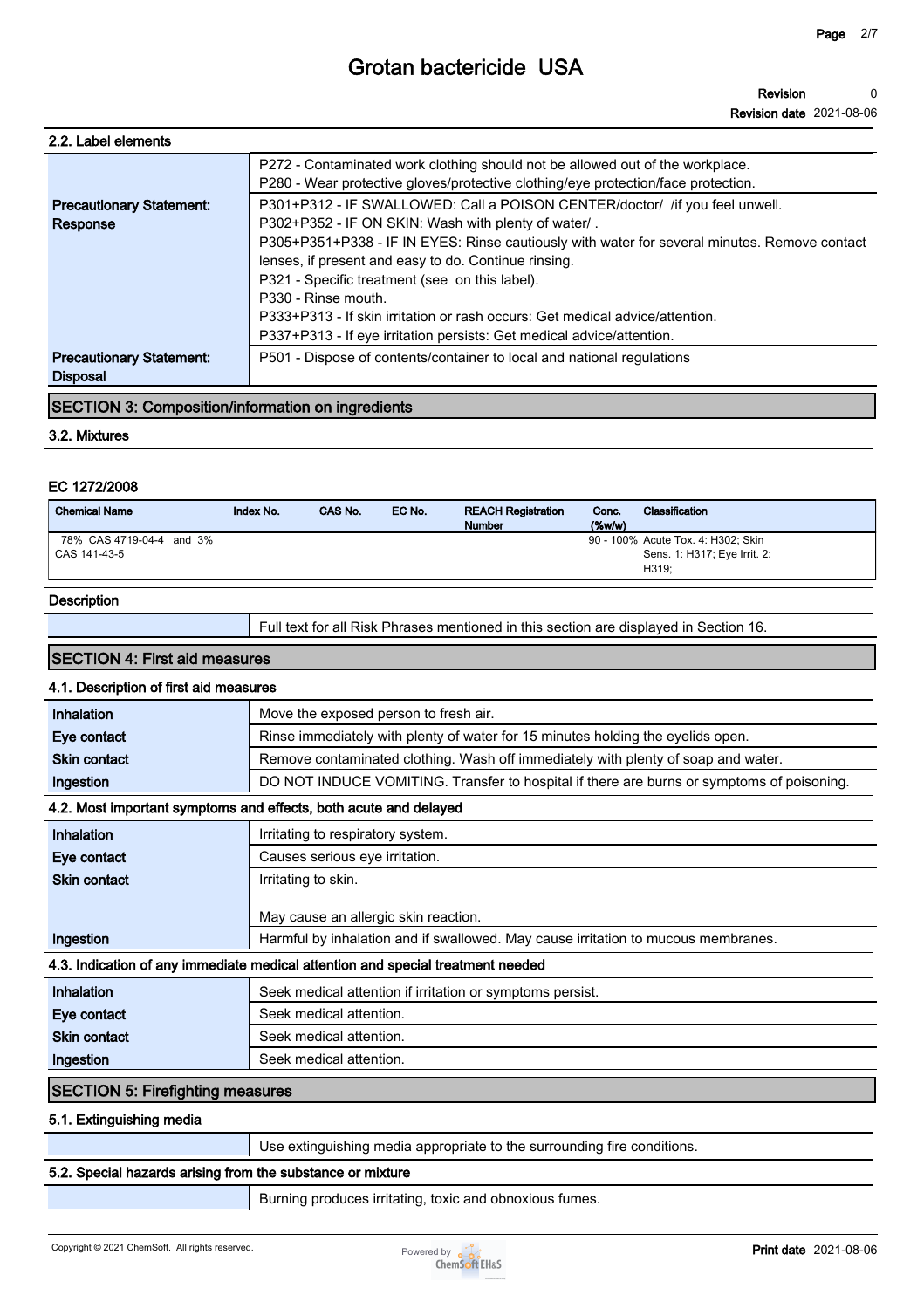| 5.3. Advice for firefighters                                      |                                                                                                                                                                                                                   |
|-------------------------------------------------------------------|-------------------------------------------------------------------------------------------------------------------------------------------------------------------------------------------------------------------|
|                                                                   | Self-contained breathing apparatus. Wear suitable protective clothing.                                                                                                                                            |
| <b>SECTION 6: Accidental release measures</b>                     |                                                                                                                                                                                                                   |
|                                                                   | 6.1. Personal precautions, protective equipment and emergency procedures                                                                                                                                          |
|                                                                   | Ensure adequate ventilation of the working area. Wear suitable protective equipment.                                                                                                                              |
| 6.2. Environmental precautions                                    |                                                                                                                                                                                                                   |
|                                                                   | Do not allow product to enter drains. Prevent further spillage if safe.                                                                                                                                           |
| 6.3. Methods and material for containment and cleaning up         |                                                                                                                                                                                                                   |
|                                                                   | Absorb with inert, absorbent material. Sweep up. Transfer to suitable, labelled containers for<br>disposal. Clean spillage area thoroughly with plenty of water.                                                  |
| 6.4. Reference to other sections                                  |                                                                                                                                                                                                                   |
|                                                                   | See section [2, 8 & 13] for further information.                                                                                                                                                                  |
| <b>SECTION 7: Handling and storage</b>                            |                                                                                                                                                                                                                   |
| 7.1. Precautions for safe handling                                |                                                                                                                                                                                                                   |
|                                                                   | Avoid contact with eyes and skin. Ensure adequate ventilation of the working area. Adopt best<br>Manual Handling considerations when handling, carrying and dispensing. Wash hands after<br>handling the product. |
| 7.2. Conditions for safe storage, including any incompatibilities |                                                                                                                                                                                                                   |
|                                                                   | Keep in a cool, dry, well ventilated area. Keep containers tightly closed. Store in correctly labelled<br>containers.                                                                                             |
| 7.3. Specific end use(s)                                          |                                                                                                                                                                                                                   |
|                                                                   | Foundry material.                                                                                                                                                                                                 |
| <b>SECTION 8: Exposure controls/personal protection</b>           |                                                                                                                                                                                                                   |
| 8.1. Control parameters                                           |                                                                                                                                                                                                                   |
|                                                                   |                                                                                                                                                                                                                   |
|                                                                   | Use appropriate personal protective equipment.                                                                                                                                                                    |

### **8.1.1. Exposure Limit Values**

| Grotan bactericide USA<br>(Grotan) | WEL 8-hr limit ppm: 3      | WEL 8-hr limit mg/m3:          |
|------------------------------------|----------------------------|--------------------------------|
|                                    | WEL 15 min limit ppm: 6    | WEL 15 min limit mg/m3:        |
|                                    | WEL 8-hr limit mg/m3 total | WEL 15 min limit mg/m3 total - |
|                                    | inhalable dust:            | inhalable dust:                |
|                                    | WEL 8-hr limit mg/m3 total | WEL 15 min limit mg/m3 total - |
|                                    | respirable dust:           | respirable dust:               |

#### **8.2. Exposure controls**

| 8.2.1. Appropriate engineering<br>controls | Ensure adequate ventilation of the working area. |
|--------------------------------------------|--------------------------------------------------|
| 8.2.2. Individual protection               | Wear chemical protective clothing.               |
| measures                                   |                                                  |
|                                            | Provide eye wash station.                        |
| Eye / face protection                      | Approved safety goggles. Face shield.            |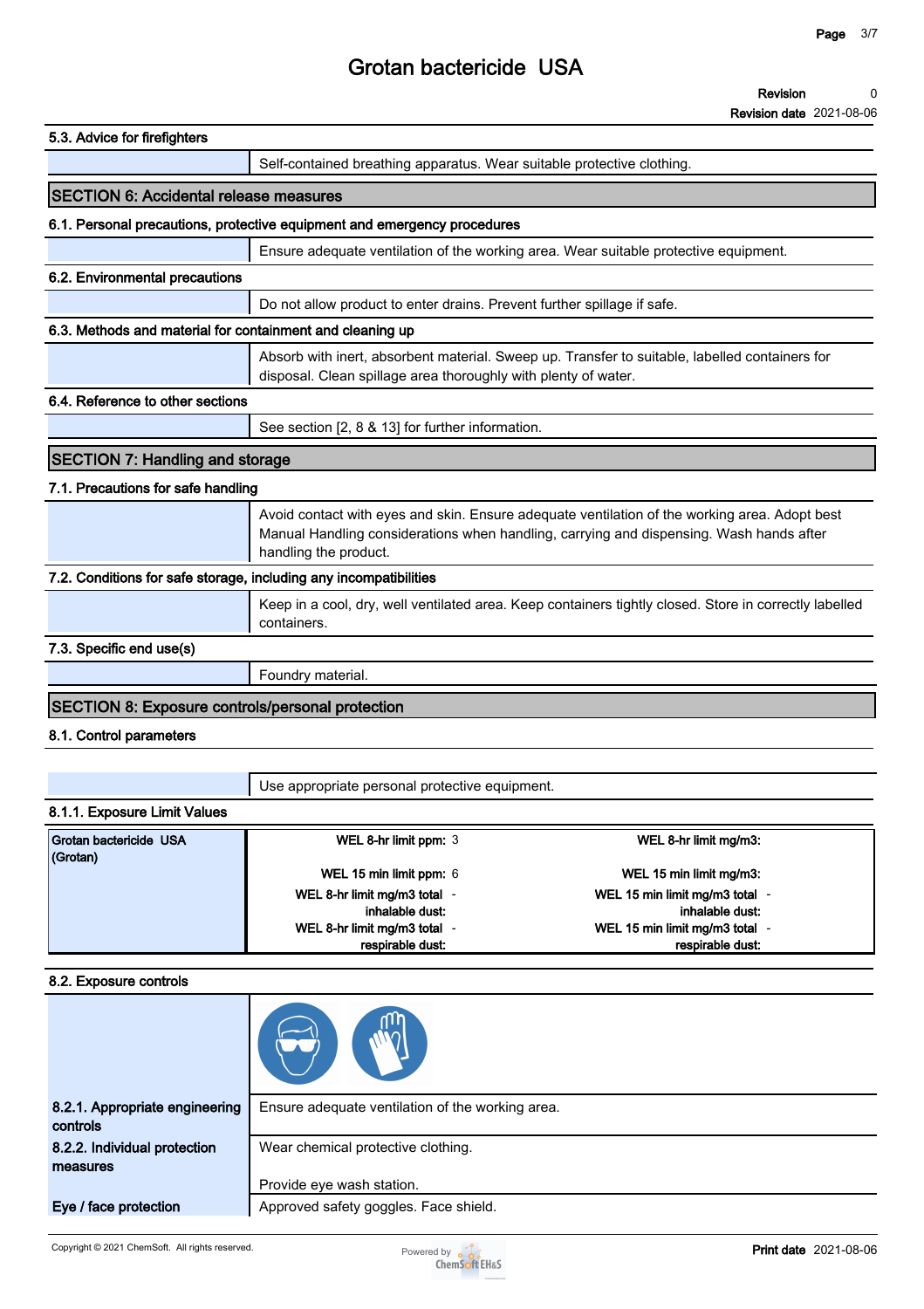**Revision Revision date 2021-08-06 0**

| 8.2. Exposure controls                             |                                       |
|----------------------------------------------------|---------------------------------------|
| Skin protection -<br>Handprotection                | Chemical resistant gloves (PVC).      |
| <b>Respiratory protection</b>                      | Wear: Suitable respiratory equipment. |
| <b>SECTION 9: Physical and chemical properties</b> |                                       |

## **9.1. Information on basic physical and chemical properties**

| Appearance   Liquid<br>Colour   Off white<br><b>Odour</b> Mild/Characteristic<br>$pH$ 10.3 - 11.3<br>Initial boiling point 110.5 °C<br>Melting point   Not determined<br><b>Freezing Point</b> Not determined<br>Evaporation rate   Not determined |
|----------------------------------------------------------------------------------------------------------------------------------------------------------------------------------------------------------------------------------------------------|
|                                                                                                                                                                                                                                                    |
|                                                                                                                                                                                                                                                    |
|                                                                                                                                                                                                                                                    |
|                                                                                                                                                                                                                                                    |
|                                                                                                                                                                                                                                                    |
|                                                                                                                                                                                                                                                    |
|                                                                                                                                                                                                                                                    |
|                                                                                                                                                                                                                                                    |
| <b>Relative density</b> No data available                                                                                                                                                                                                          |
| Fat Solubility   No data available                                                                                                                                                                                                                 |
| <b>Partition coefficient</b> No data available                                                                                                                                                                                                     |
| Viscosity $\geq 60$ mPas (Cone & Plate)                                                                                                                                                                                                            |
| Vapour pressure $\geq 1300$ Pa                                                                                                                                                                                                                     |
| Vapour density $\geq 1$                                                                                                                                                                                                                            |
| Flammability (solid, gas) Not applicable.                                                                                                                                                                                                          |
| Flash point   Not applicable.                                                                                                                                                                                                                      |
| Oxidising properties   Not applicable.                                                                                                                                                                                                             |
| Autoignition temperature   Not applicable.                                                                                                                                                                                                         |
| Solubility Soluble in water                                                                                                                                                                                                                        |

### **9.2. Other information**

| <b>Specific gravity</b> 1.145 - 1.16<br><b>Benzene Content</b> Not determined |                                       |
|-------------------------------------------------------------------------------|---------------------------------------|
|                                                                               |                                       |
|                                                                               | Lead content   Not determined         |
| VOC (Volatile organic Not determined                                          |                                       |
| compounds)                                                                    |                                       |
|                                                                               | <b>Conductivity</b> No data available |
|                                                                               | Surface tension   No data available   |
|                                                                               |                                       |

#### **SECTION 10: Stability and reactivity**

### **10.1. Reactivity**

|                                          | Not applicable.                                                          |
|------------------------------------------|--------------------------------------------------------------------------|
| 10.2. Chemical stability                 |                                                                          |
|                                          | Stable under normal conditions.                                          |
| 10.3. Possibility of hazardous reactions |                                                                          |
|                                          | Avoid contact with: Strong acids and strong bases.                       |
| 10.4. Conditions to avoid                |                                                                          |
|                                          | Avoid sparks, flames, heat and sources of ignition.                      |
| 10.5. Incompatible materials             |                                                                          |
|                                          | Avoid contact with: Strong acids, Strong bases, Strong oxidising agents. |
| 10.6. Hazardous decomposition products   |                                                                          |
|                                          | Will not decompose if stored and used as recommended.                    |

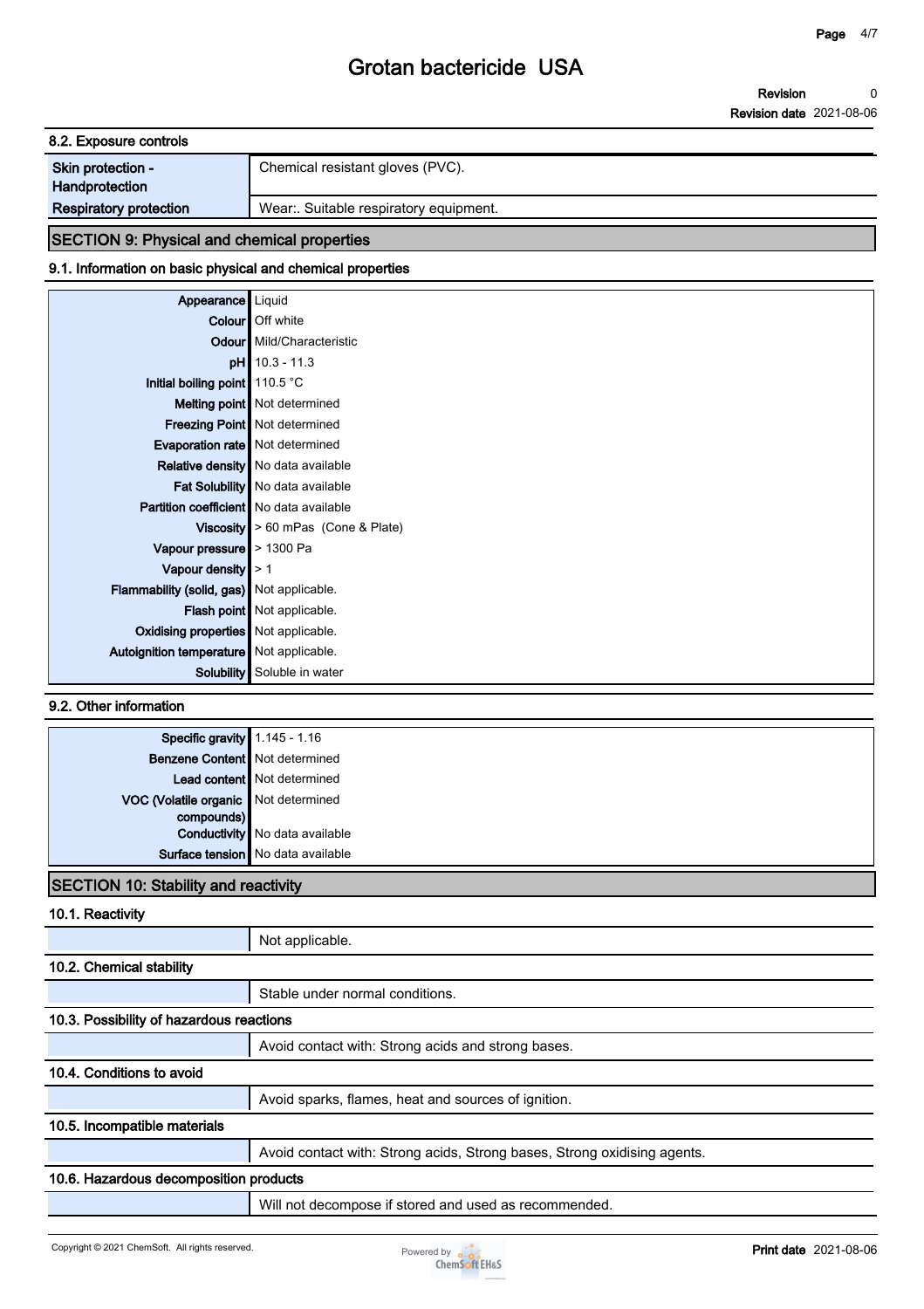**Revision 0**

**Revision date 2021-08-06**

| 11.1. Information on toxicological effects<br><b>Acute toxicity</b><br>May cause sensitisation by skin contact.<br>11.1.4. Toxicological Information<br>Grotan bactericide USA<br>Dermal Rat LD50: >2000<br><b>Oral Rat LD50: 1009 to 3950</b><br>mg/kg<br>Inhalation Rat LC50/4 h: 0.37 mg/l<br><b>SECTION 12: Ecological information</b><br>12.1. Toxicity<br>Grotan bactericide USA<br>Daphnia EC50/48h: 15.000 mg/l<br>Fish LC50/96h: 15.000 mg/l<br>Sheephead minnows LC50/96h: >118 mg/l<br>12.2. Persistence and degradability<br>Lowest observed effect level.<br>12.3. Bioaccumulative potential |
|-----------------------------------------------------------------------------------------------------------------------------------------------------------------------------------------------------------------------------------------------------------------------------------------------------------------------------------------------------------------------------------------------------------------------------------------------------------------------------------------------------------------------------------------------------------------------------------------------------------|
|                                                                                                                                                                                                                                                                                                                                                                                                                                                                                                                                                                                                           |
|                                                                                                                                                                                                                                                                                                                                                                                                                                                                                                                                                                                                           |
|                                                                                                                                                                                                                                                                                                                                                                                                                                                                                                                                                                                                           |
|                                                                                                                                                                                                                                                                                                                                                                                                                                                                                                                                                                                                           |
|                                                                                                                                                                                                                                                                                                                                                                                                                                                                                                                                                                                                           |
|                                                                                                                                                                                                                                                                                                                                                                                                                                                                                                                                                                                                           |
|                                                                                                                                                                                                                                                                                                                                                                                                                                                                                                                                                                                                           |
|                                                                                                                                                                                                                                                                                                                                                                                                                                                                                                                                                                                                           |
|                                                                                                                                                                                                                                                                                                                                                                                                                                                                                                                                                                                                           |
|                                                                                                                                                                                                                                                                                                                                                                                                                                                                                                                                                                                                           |
|                                                                                                                                                                                                                                                                                                                                                                                                                                                                                                                                                                                                           |
|                                                                                                                                                                                                                                                                                                                                                                                                                                                                                                                                                                                                           |
|                                                                                                                                                                                                                                                                                                                                                                                                                                                                                                                                                                                                           |
| Lowest observed effect level.                                                                                                                                                                                                                                                                                                                                                                                                                                                                                                                                                                             |
| <b>Partition coefficient</b>                                                                                                                                                                                                                                                                                                                                                                                                                                                                                                                                                                              |
| Grotan bactericide USA No data available                                                                                                                                                                                                                                                                                                                                                                                                                                                                                                                                                                  |
|                                                                                                                                                                                                                                                                                                                                                                                                                                                                                                                                                                                                           |
| 12.4. Mobility in soil                                                                                                                                                                                                                                                                                                                                                                                                                                                                                                                                                                                    |
| No data is available on this product.                                                                                                                                                                                                                                                                                                                                                                                                                                                                                                                                                                     |
| 12.5. Results of PBT and vPvB assessment                                                                                                                                                                                                                                                                                                                                                                                                                                                                                                                                                                  |
| Not determined.                                                                                                                                                                                                                                                                                                                                                                                                                                                                                                                                                                                           |
| 12.6. Other adverse effects                                                                                                                                                                                                                                                                                                                                                                                                                                                                                                                                                                               |
| Not determined.                                                                                                                                                                                                                                                                                                                                                                                                                                                                                                                                                                                           |
| <b>SECTION 13: Disposal considerations</b>                                                                                                                                                                                                                                                                                                                                                                                                                                                                                                                                                                |
| 13.1. Waste treatment methods                                                                                                                                                                                                                                                                                                                                                                                                                                                                                                                                                                             |
| Dispose of in compliance with all. local and national regulations.                                                                                                                                                                                                                                                                                                                                                                                                                                                                                                                                        |
| <b>Disposal methods</b>                                                                                                                                                                                                                                                                                                                                                                                                                                                                                                                                                                                   |
| Contact a licensed waste disposal company.                                                                                                                                                                                                                                                                                                                                                                                                                                                                                                                                                                |
| Disposal of packaging                                                                                                                                                                                                                                                                                                                                                                                                                                                                                                                                                                                     |
| Do NOT reuse empty containers. Empty containers can be sent for disposal or recycling.                                                                                                                                                                                                                                                                                                                                                                                                                                                                                                                    |
| <b>SECTION 14: Transport information</b>                                                                                                                                                                                                                                                                                                                                                                                                                                                                                                                                                                  |
| 14.1. UN number                                                                                                                                                                                                                                                                                                                                                                                                                                                                                                                                                                                           |
| The product is not classified as dangerous for carriage.                                                                                                                                                                                                                                                                                                                                                                                                                                                                                                                                                  |
| 14.2. UN proper shipping name                                                                                                                                                                                                                                                                                                                                                                                                                                                                                                                                                                             |
| The product is not classified as dangerous for carriage.                                                                                                                                                                                                                                                                                                                                                                                                                                                                                                                                                  |
| 14.3. Transport hazard class(es)                                                                                                                                                                                                                                                                                                                                                                                                                                                                                                                                                                          |
| The product is not classified as dangerous for carriage.                                                                                                                                                                                                                                                                                                                                                                                                                                                                                                                                                  |
| 14.4. Packing group                                                                                                                                                                                                                                                                                                                                                                                                                                                                                                                                                                                       |
| The product is not classified as dangerous for carriage.                                                                                                                                                                                                                                                                                                                                                                                                                                                                                                                                                  |

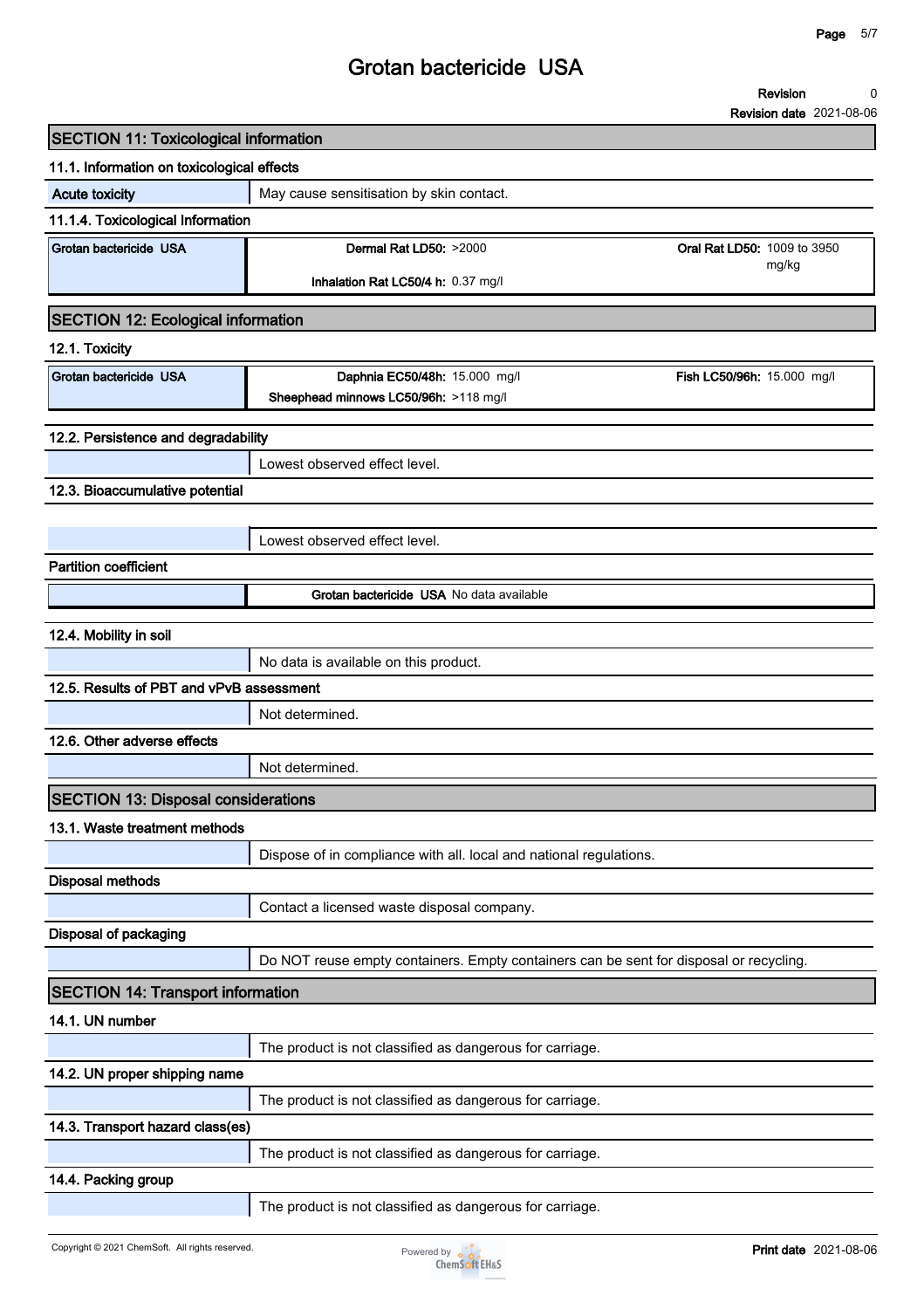**Revision Revision date 2021-08-06 0**

| 14.5. Environmental hazards               |                                                                                                                                                                                                                                                                                                                                                                                                                                                                                                                                                                                                                                                                                                                                                                                                                                                                                                                                                       |
|-------------------------------------------|-------------------------------------------------------------------------------------------------------------------------------------------------------------------------------------------------------------------------------------------------------------------------------------------------------------------------------------------------------------------------------------------------------------------------------------------------------------------------------------------------------------------------------------------------------------------------------------------------------------------------------------------------------------------------------------------------------------------------------------------------------------------------------------------------------------------------------------------------------------------------------------------------------------------------------------------------------|
|                                           | The product is not classified as dangerous for carriage.                                                                                                                                                                                                                                                                                                                                                                                                                                                                                                                                                                                                                                                                                                                                                                                                                                                                                              |
| 14.6. Special precautions for user        |                                                                                                                                                                                                                                                                                                                                                                                                                                                                                                                                                                                                                                                                                                                                                                                                                                                                                                                                                       |
|                                           | The product is not classified as dangerous for carriage.                                                                                                                                                                                                                                                                                                                                                                                                                                                                                                                                                                                                                                                                                                                                                                                                                                                                                              |
|                                           | 14.7. Transport in bulk according to Annex II of MARPOL 73/78 and the IBC Code                                                                                                                                                                                                                                                                                                                                                                                                                                                                                                                                                                                                                                                                                                                                                                                                                                                                        |
|                                           | The product is not classified as dangerous for carriage.                                                                                                                                                                                                                                                                                                                                                                                                                                                                                                                                                                                                                                                                                                                                                                                                                                                                                              |
| <b>Further information</b>                |                                                                                                                                                                                                                                                                                                                                                                                                                                                                                                                                                                                                                                                                                                                                                                                                                                                                                                                                                       |
|                                           | The product is not classified as dangerous for carriage.                                                                                                                                                                                                                                                                                                                                                                                                                                                                                                                                                                                                                                                                                                                                                                                                                                                                                              |
| <b>SECTION 15: Regulatory information</b> |                                                                                                                                                                                                                                                                                                                                                                                                                                                                                                                                                                                                                                                                                                                                                                                                                                                                                                                                                       |
|                                           | 15.1. Safety, health and environmental regulations/legislation specific for the substance or mixture                                                                                                                                                                                                                                                                                                                                                                                                                                                                                                                                                                                                                                                                                                                                                                                                                                                  |
| <b>Regulations</b>                        | U.S. FEDERAL REGULATIONS: GROTAN US EPA This chemical is a pesticide product<br>registered by the Environmental Protection Agency and is subject to certain labeling requirements<br>under federal pesticide law. These requirements differ from the classification criteria and hazard<br>information required for safety data sheets, and for workplace labels of non-pesticide chemicals.<br>Following is the hazard information as required on the pesticide label:                                                                                                                                                                                                                                                                                                                                                                                                                                                                               |
|                                           | EPA Registration Number - 365-76<br>EPA Signal Word - DANGER                                                                                                                                                                                                                                                                                                                                                                                                                                                                                                                                                                                                                                                                                                                                                                                                                                                                                          |
|                                           | CERCLA 103 Reportable Quantity: Grotan is not subject to CERCLA reporting requirements.<br>Many states have more stringent release reporting requirements. Report spills required under<br>federal, state and local regulations.                                                                                                                                                                                                                                                                                                                                                                                                                                                                                                                                                                                                                                                                                                                      |
|                                           | <b>SARA TITLE III:</b><br>Hazard Category For Section 311/312: Chronic health, Acute health                                                                                                                                                                                                                                                                                                                                                                                                                                                                                                                                                                                                                                                                                                                                                                                                                                                           |
|                                           | Section 313 Toxic Chemicals: This product contains the following chemicals subject to Annual<br>Release Reporting Requirements Under SARA Title III, Section 313 (40 CFR 372): None                                                                                                                                                                                                                                                                                                                                                                                                                                                                                                                                                                                                                                                                                                                                                                   |
|                                           | Section 302 Extremely Hazardous Substances (TPQ): None                                                                                                                                                                                                                                                                                                                                                                                                                                                                                                                                                                                                                                                                                                                                                                                                                                                                                                |
|                                           | EPA Toxic Substances Control Act (TSCA) Status: All of the components of this product are listed<br>on the TSCA inventory.                                                                                                                                                                                                                                                                                                                                                                                                                                                                                                                                                                                                                                                                                                                                                                                                                            |
|                                           | <b>U.S. STATE REGULATIONS</b>                                                                                                                                                                                                                                                                                                                                                                                                                                                                                                                                                                                                                                                                                                                                                                                                                                                                                                                         |
|                                           | California Proposition 65: This product contains the following substances known to the State of<br>California to cause cancer: None                                                                                                                                                                                                                                                                                                                                                                                                                                                                                                                                                                                                                                                                                                                                                                                                                   |
|                                           | INTERNATIONAL REGULATIONS:<br>Canadian Environmental Protection Act: All of the components in this product are listed on the<br>Domestic Substances List (DSL).<br>European Inventory of New and Existing Chemicals Substances (EINECS): All of the components<br>in this product are listed on the EINECS inventory.<br>Australian Inventory of Chemical Substances: All of the components in this product are listed on<br>the AICS for Australia.<br>China Inventory of Existing Chemicals and Chemical Substances: All of the components in this<br>product are listed on the IECSC for China.<br>Japanese Existing and New Chemical Substances: All of the components in this product are listed<br>on the Japanese ENCS list.<br>Korean Existing Chemicals List: All of the components in this product are listed on the KECL for<br>Korea.<br>Philippine Inventory of Chemicals and Chemical Substances: All of the components in this product |